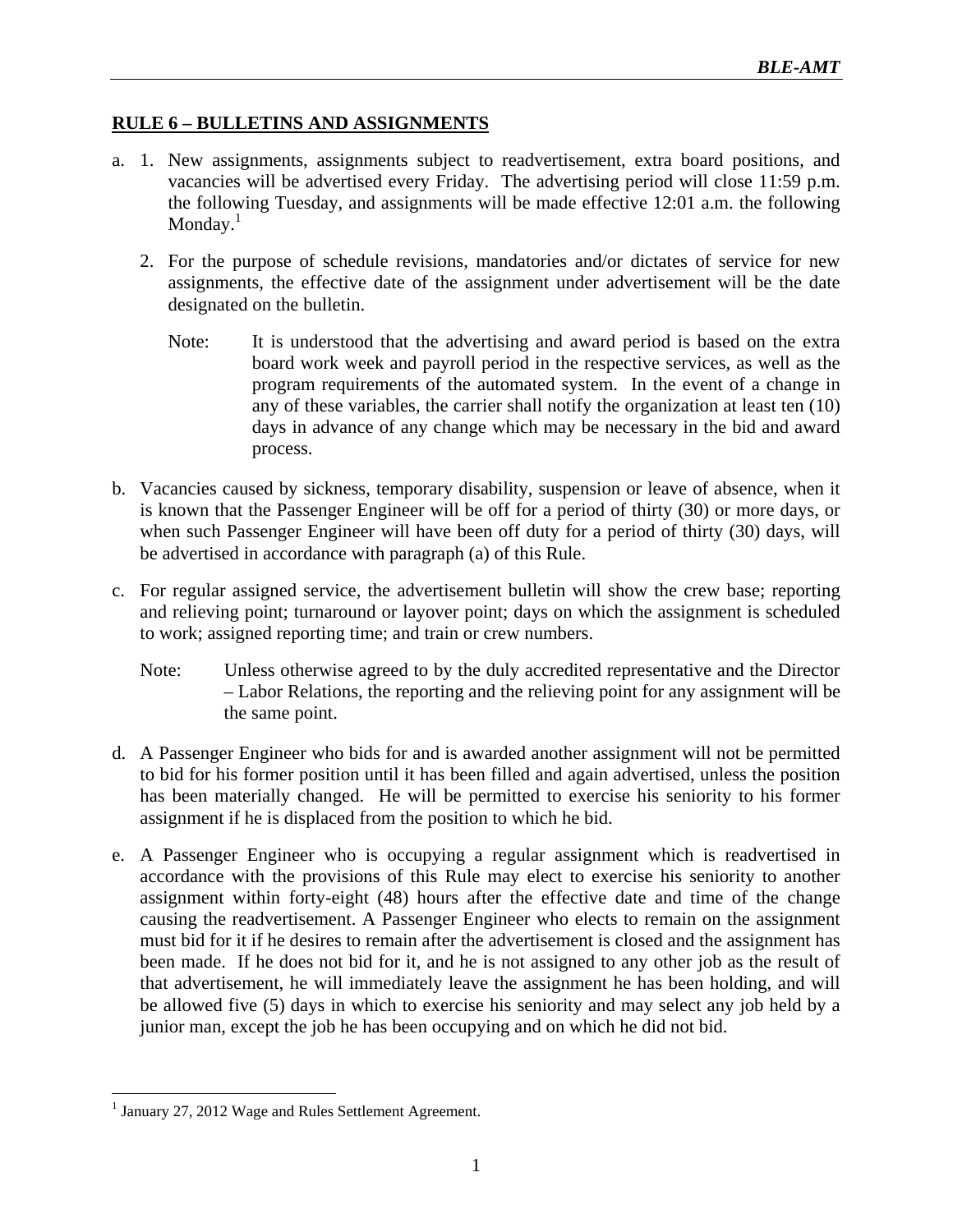- Note: Effective March 9, 1989, engineers who are entitled to exercise their seniority rights to displace junior employees will be permitted to select a vacant assignment which is under advertisement. Employees who exercise displacement rights to assignments subject to or being advertised shall be considered automatic bidders for such assignments. An employee who exercises seniority to a vacancy who is not fully qualified on such assignment will not be permitted to occupy such assignment until fully qualified. In the event a senior employee is awarded the assignment after the advertisement is closed, the junior employee who picked the vacancy will be required to exercise his seniority to another assignment within twenty-four (24) hours after the effective date and time of the award.
- f. A Passenger Engineer returning to duty after being absent less than thirty (30) days by reason of sickness, temporary disability, suspension or leave of absence, will be permitted to exercise his seniority on an assignment advertised and filled during his absence, provided he exercises such right before he performs any service. A Passenger Engineer absent because of a reason listed in this paragraph for a period of thirty (30) days or more, upon his return to duty, may exercise his seniority on any assignment.

A Passenger Engineer returning to duty after being absent by reason of vacation will be permitted to exercise his seniority on an assignment advertised and filled in his absence, provided he exercises such right before he performs any service.

- g. Regular assignments will be readvertised when any of the following permanent changes are made in such assignments:
	- 1. changing the crew base, layover, or turnaround point;
	- 2. changing advertised starting time at the crew base or arrival time at the end of the assignment, one (1) hour or more;
	- 3. changing the assigned rest days.
- h. Assignments will be made to employees in seniority order from bids submitted through an automated system prior to the close of an advertisement period. Employees will be given a receipt number for bids submitted through such automated system. Employees possessing prior rights to Assistant Passenger Engineer positions under Article V, Section D of the Agreement made in settlement of NMB Case No. A-12290, will have prior rights to regularly assigned second Passenger Engineer positions to the same extent they had prior rights to Assistant Passenger Engineer positions. Any such employee who is unable to hold a position as a Passenger Engineer within a 130-mile radius of his/her crew base as the result of the implementation of Section 1 shall be retained on the Passenger Engineer extra board. Second passenger engineer assignments will be awarded in the order and manner specified in Appendix "C".
- i. When no bids are received for a regular or extra board assignment, such will be so designated on the award; the senior Passenger Engineer in the work zone who, within seven (7) calendar days of such award makes written application to be qualified and assigned, will be assigned the position and instructed to qualify in accordance with Rule 16(c). Such Passenger Engineer may not voluntarily exercise his seniority to another position for a period of six (6)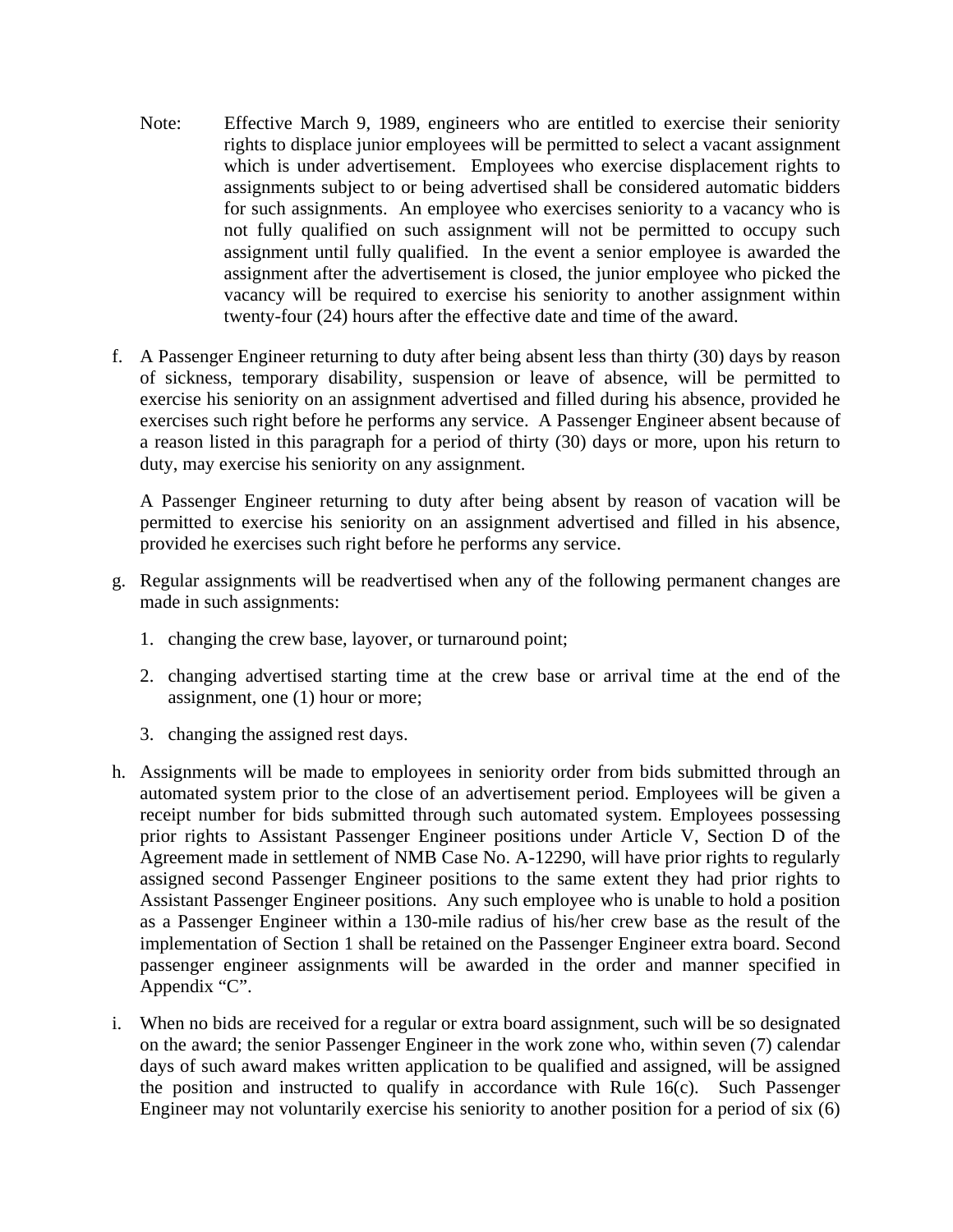months from the date fully qualified to work the assignment, unless entitled to a displacement right pursuant to Rule 8, or is the successful applicant for a position in the same geographic service. In the event the employee's assignment is readvertised incident to the change of time, he will be required to bid on such assignment or on an assignment in the same geographic service as his first choice. If no written application for voluntary assignment is received for a regular assignment, the assignment will be filled by the junior Passenger Engineer on the extra board at the same crew base as the assignment that failed for bid.

- Note: Rule 6, paragraph (j), references the force assignment of the junior Passenger Engineer and not any other Passenger Engineer utilizing the newly amended language.
- j. When an assignment that failed for bid is filled in accordance with paragraph (i), the Passenger Engineer assigned will remain on the assignment until a junior Passenger Engineer becomes available at the crew base. The senior Passenger Engineer who is force assigned in accordance with paragraph (i) will be promptly notified and have twenty-four (24) hours after notification to elect to vacate the assignment and exercise his seniority. If the assignment is vacated, the junior Passenger Engineer will be assigned to the vacated Passenger Engineer assignment. If the senior Passenger Engineer who was force assigned in accordance with paragraph (i) elects to remain on his assignment, the next junior Passenger Engineer who was force assigned will be permitted to vacate his assignment and exercise his seniority as outlined herein. A Passenger Engineer who is force assigned will be permitted to bid for any Passenger Engineer assignment.
- k. When an extra board is to be increased, the required number of Passenger Engineers may be added to the board during the advertisement and assignment period with the understanding that they are bidders for the board.
- l. When regular runs are rearranged, the local representative of the Corporation and the duly accredited representative(s) having jurisdiction will arrange to meet for the purpose of grouping such runs consistent with seniority, with the understanding that the Corporation reserves the right to place a schedule in effect to protect the service when no agreement is reached.
- m. Amtrak will have the right to eliminate the two (2) remaining blankable fireman positions, provided, however, that the former firemen who could have occupied such blankable positions shall have the limited right to fill these positions if they cannot occupy any engineer or assistant engineer position in their respective work zones.
- n. In lieu of advertising all positions twice a year Passenger Engineers will have the opportunity to exercise an optional displacement twice a year. Passenger Engineers in each work zone may elect to exercise an optional displacement to an assignment held by a junior employee or to an assignment that is subject to or being advertised for bid in their current or prior right work zone. The application for an optional displacement must be submitted in writing by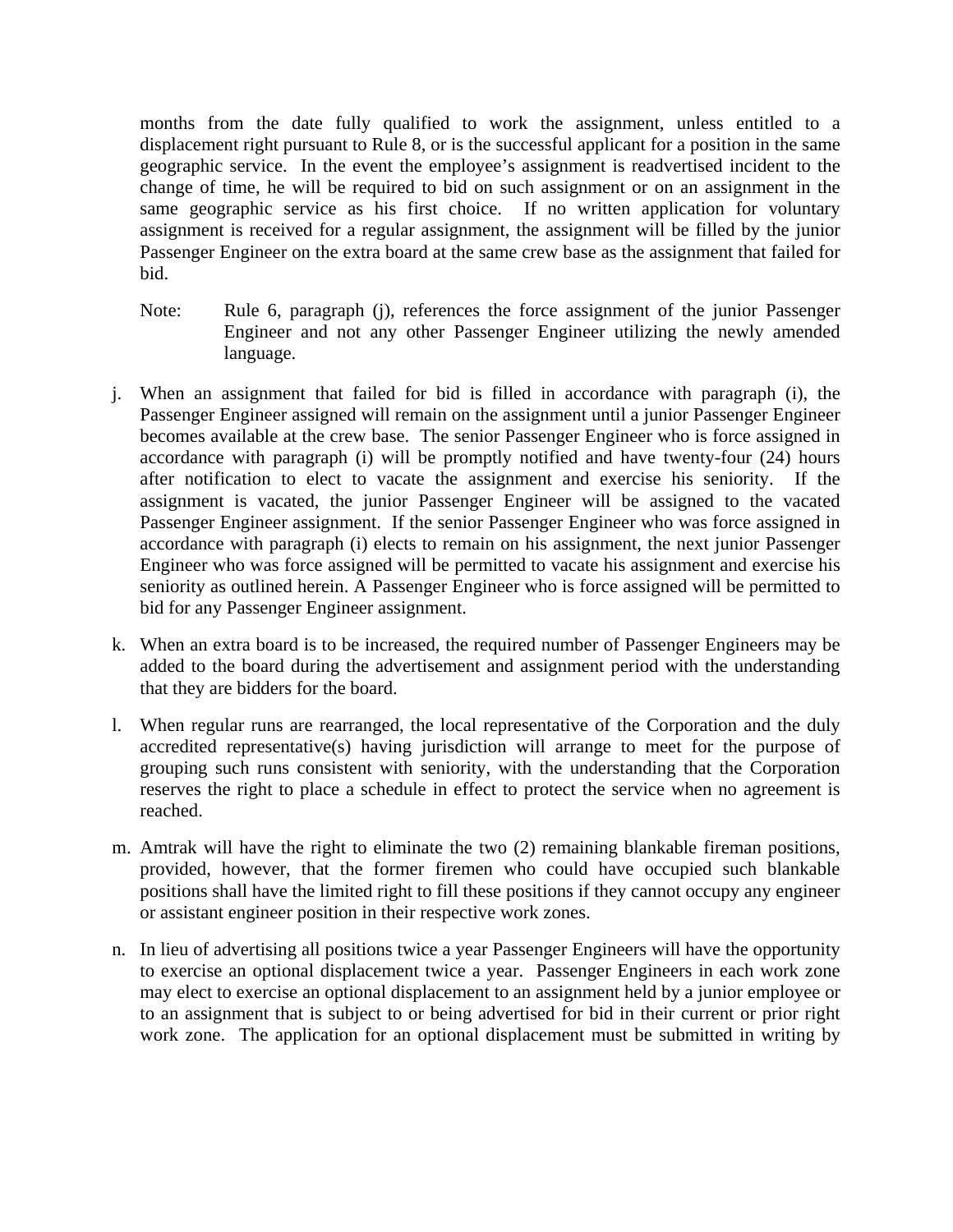12:00 Noon on the first Monday in the months of February and August, to be effective at 12:01 A.M. on the third Monday thereafter. $<sup>2</sup>$ </sup>

Except as noted below, employees displaced as a result of this optional displacement shall be notified as soon as possible and shall have twenty-four (24) hours from the time notified to exercise seniority over a junior employee or to an assignment subject to or being advertised for bid, until the advertisement is closed. All employees exercising displacement right to another assignment as a result of this Agreement who are not fully qualified on such assignments will not be permitted to occupy such assignment until fully qualified. Additionally, the incumbents of such assignments will not be considered displaced until the displacing employee fulfill such qualifying requirements.

Employees who exercise seniority to assignments subject to or being advertised shall be considered an automatic bidder for such assignment. An employee who exercises seniority to a vacancy as a result of this Agreement who is not fully qualified on such assignment will not be permitted to occupy such assignment until fully qualified. Further, it is understood that a Passenger Engineer that is displaced as the result of a senior employee exercising under the optional will have twenty-four (24) hours from the date displaced to exercise their displacement right. Should a senior employee be awarded the assignment after the advertisement is closed, the junior employee who exercised to the vacancy will be required to exercise his seniority to another assignment within twenty-four (24) hours after the effective date and time of the award. In any event, should the Passenger Engineer fail to exercise displacement within twenty-four (24) hours, they will be placed on the extra board at the crew base in which they were displaced.

Employees moving between extra board and regular positions, and vice versa, will be guaranteed a minimum of forty (40) hours pay providing they remain available for service during the payroll period in which those awards are effective.

o. Combination passenger engineer and second passenger engineer assignments may be established by agreement between the Division Manager – Labor Relations and the Local Chairman, subject to the approval of the Director – Labor Relations and the General Chairman.

## **Q & A's – RULE 6 – BULLETINS AND ASSIGNMENTS**

- Q1. Will a Passenger Engineer be permitted to remain on a job he bid from if the job he bid for does not commence work during the following forty-eight (48) hours, (rest days), and the assignment he is bidding from has not yet been under advertisement?
- A1. Yes. In order to avoid any loss of time due to changing assignment, a Passenger Engineer bidding from a regular assignment that is not under advertisement may remain on the assignment he has bid from for a period not to exceed forty-eight (48) hours from the time the assignment becomes effective. **Agreed: 6/23/83**
- Q2. A Passenger Engineer's assignment is readvertised. He does not bid for this assignment or any other assignment, and chooses to remain on the assignment while it is under

 $\overline{a}$ 

 $2$  2012 Wage and Rules Settlement Agreement added Work Zones 1 and 2 to the optional displacement process